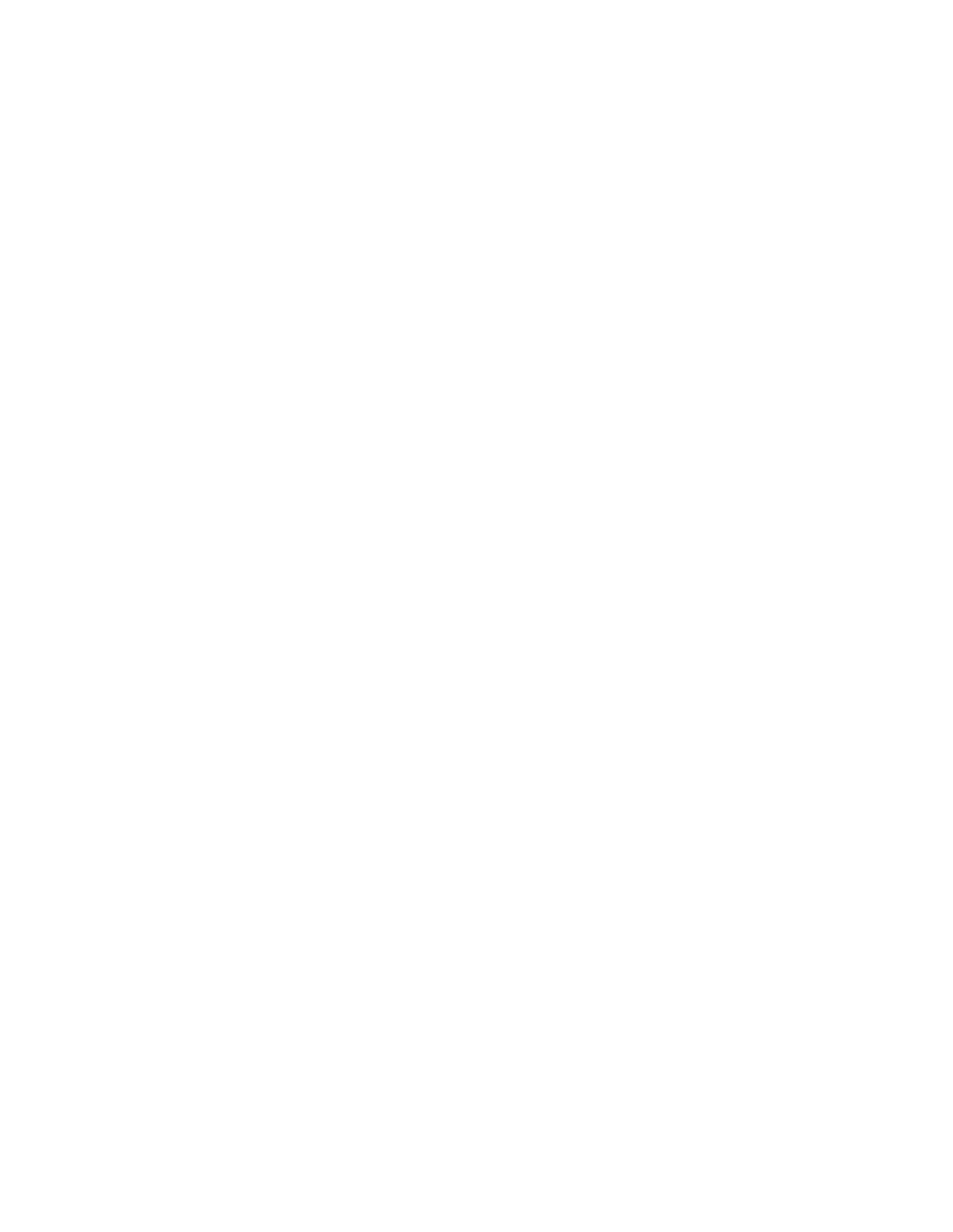# **AUDIT OF THE OFFICE ON VIOLENCE AGAINST WOMEN AWARDS TO THE WEST VIRGINIA FOUNDATION FOR RAPE INFORMATION AND SERVICES FAIRMONT, WEST VIRGINIA**

## **EXECUTIVE SUMMARY**

The Department of Justice (DOJ) Office of the Inspector General (OIG), completed an audit of two grants totaling \$2,374,456 awarded by the Office on Violence Against Women (OVW) to the West Virginia Foundation for Rape Information and Services (FRIS) in Fairmont, West Virginia as shown in Exhibit 1.

| <b>Award Number</b> | <b>Project Start Date   Project End Date  </b> |              | <b>Amount</b><br>$($ \$) |
|---------------------|------------------------------------------------|--------------|--------------------------|
| 2007-WR-AX-0012     | 10/01/2007                                     | 09/30/2014   | 2,143,242                |
| 2012-SW-AX-0014     | 09/01/2012                                     | 03/31/2015   | 231,214                  |
|                     |                                                | <b>TOTAL</b> | \$2,374,456              |

## **Exhibit 1: OVW Grants Awarded to FRIS**

Source: OJP Grants Management System (GMS) award documentation

Grant number 2007-WR-AX-0012 was part of the OVW's Rural Sexual Assault, Domestic Violence, Dating Violence, and Stalking Assistance program, funded to enhance the safety of victims and address and prevent these crimes in rural areas. Grant number 2012-SW-AX-0014 included funding from two grant programs: (1) the coalition grant program which supports coordination of victim services and collaboration with partner entities and (2) the sexual assault services program (SASP) which supports the maintenance and expansion of state and territorial sexual assault coalitions.

We conducted this audit to determine whether costs claimed under the grant were allowable, reasonable, and in accordance with applicable laws, regulations, guidelines, and the terms and conditions of the award, and to ascertain FRIS's progress towards meeting its program goals and objectives. We assessed performance in the key areas of grant management that are applicable and appropriate for the grants under review. These areas include: (1) internal control environment, (2) drawdowns, (3) grant expenditures, (4) budget management and control, (5) financial status and progress reports, (6) program performance and accomplishments, (7) property management, and (8) monitoring of sub-grantees and consultants.

Our audit found that the transactions were, in general, properly authorized, classified, supported, and charged to the respective grants. We provided a draft report for review and comments to OVW and FRIS. Our report did not include any findings or recommendations and neither entity provided comments on our report. No further actions are necessary and this report is issued closed.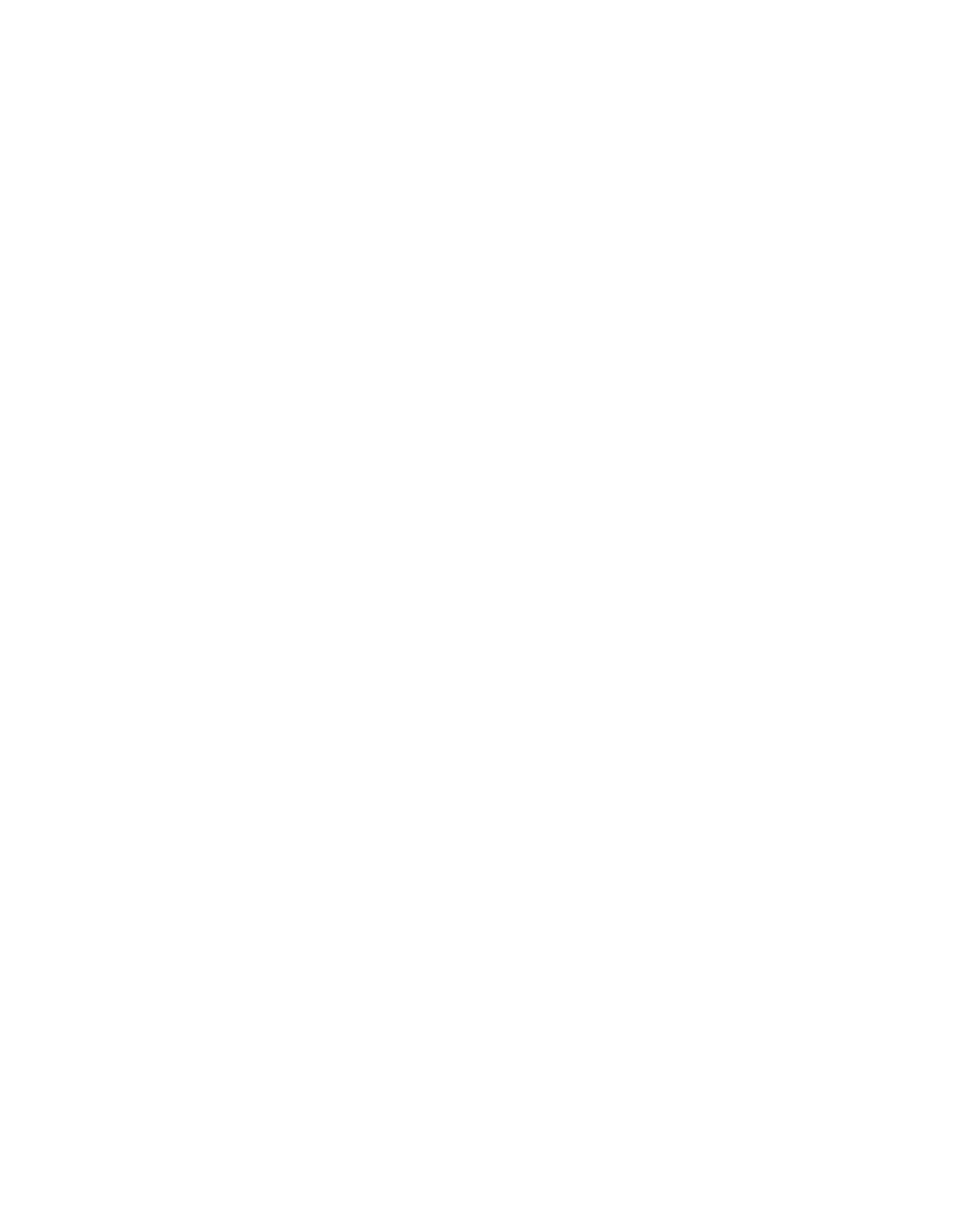# AUDIT OF THE OFFICE ON VIOLENCE AGAINST WOMEN AWARDS TO THE WEST VIRGINIA FOUNDATION FOR RAPE **INFORMATION AND SERVICES FAIRMONT, WEST VIRGINIA**

# **TABLE OF CONTENTS**

| APPENDIX I: OBJECTIVES, SCOPE, AND METHODOLOGY  13 |  |
|----------------------------------------------------|--|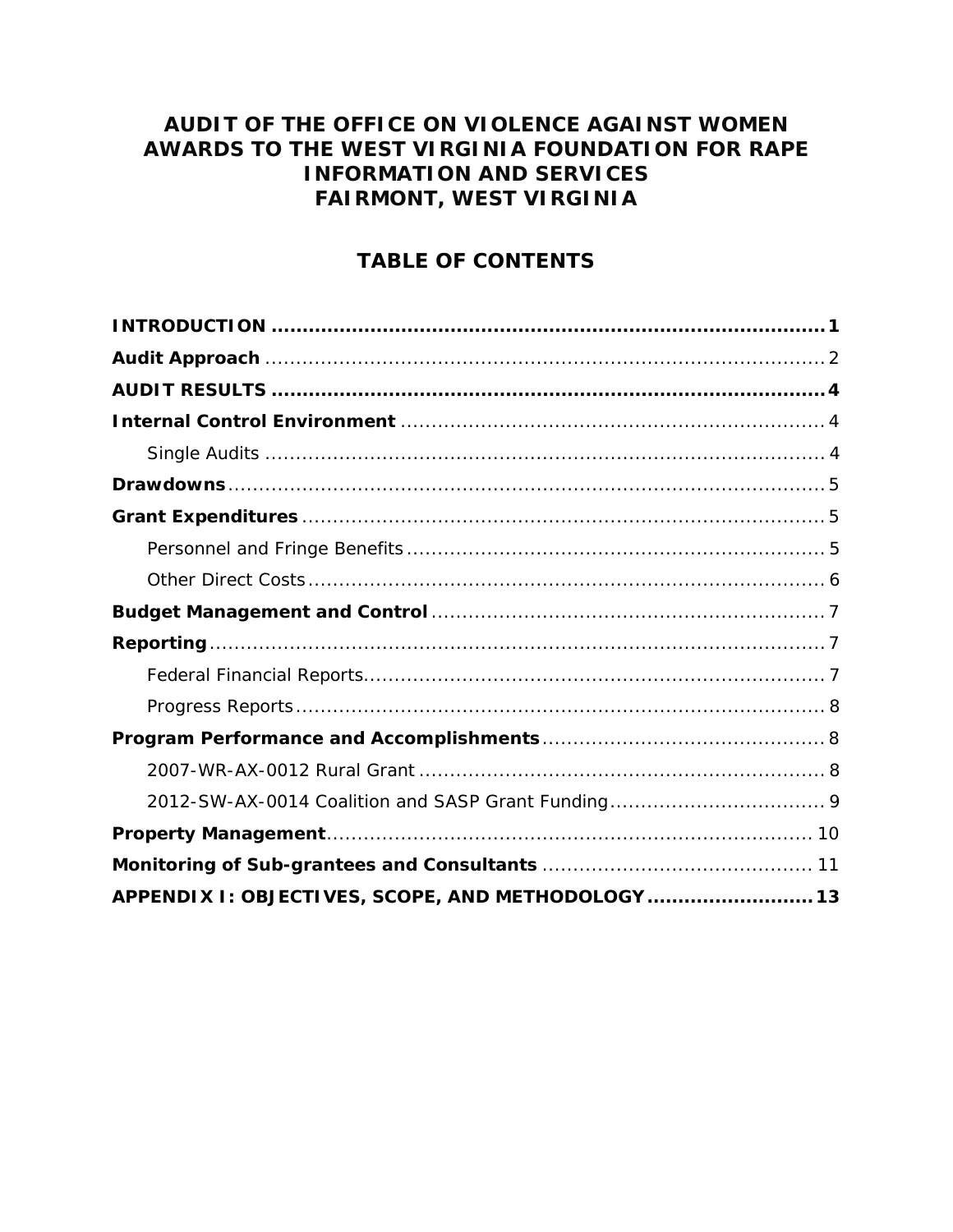# <span id="page-5-0"></span>**AUDIT OF THE OFFICE ON VIOLENCE AGAINST WOMEN AWARDS TO THE WEST VIRGINIA FOUNDATION FOR RAPE INFORMATION AND SERVICES FAIRMONT, WEST VIRGINIA**

## **INTRODUCTION**

The Office of the Inspector General (OIG) completed an audit of Office on Violence Against Women (OVW) grants numbered 2007-WR-AX-0012 and 2012- SW-AX-0014 totaling \$2,374,456 awarded to the West Virginia Foundation for Rape Information and Services (FRIS) in Fairmont, West Virginia, as shown in Exhibit 2.

| <b>Awards</b>   | <b>Type of Award</b> | <b>Project Period</b> | <b>Award</b><br><b>Amount</b><br>$($ \$) |
|-----------------|----------------------|-----------------------|------------------------------------------|
| 2007-WR-AX-0012 | Grant                | $10/01/07 - 09/30/14$ | 644,508                                  |
|                 | Supplement           |                       | 500,000                                  |
|                 | Supplement           |                       | 998,734                                  |
|                 |                      | Subtotal              | \$2,143,242                              |
| 2012-SW-AX-0014 |                      | $09/01/12 - 03/31/15$ |                                          |
|                 | Grant                |                       | 117,344                                  |
|                 | Supplement           |                       | 113,870                                  |
|                 |                      | Subtotal              | \$231,214                                |
|                 |                      |                       |                                          |
|                 |                      | <b>TOTAL</b>          | \$2,374,456                              |

## **Exhibit 2: Summary of Awards Audited**

Source: OJP Grants Management System (GMS) award documentation

The 2007 grant was part of the OVW's Rural Sexual Assault, Domestic Violence, Dating Violence, and Stalking Assistance program that provides OVW grantees with funds to enhance the safety of victims and address and prevent these crimes in rural areas. FRIS was awarded the 2007 rural grant to coordinate the efforts of the state's rape crisis centers and of several statewide partners in targeting seven rural areas in the state. FRIS designed its rural project to establish accessible direct services for victims, create a viable infrastructure for an effective community response, and build the capacity of local professionals and volunteers to both respond to the needs of victims and begin to focus on the issues of awareness and prevention.

The 2012 award included funding from two grant programs, the coalition grant program and the sexual assault services program (SASP). The primary purpose of OVW's coalition grant program is to coordinate victim service activities as well as to collaborate and coordinate with federal, state, territory, and local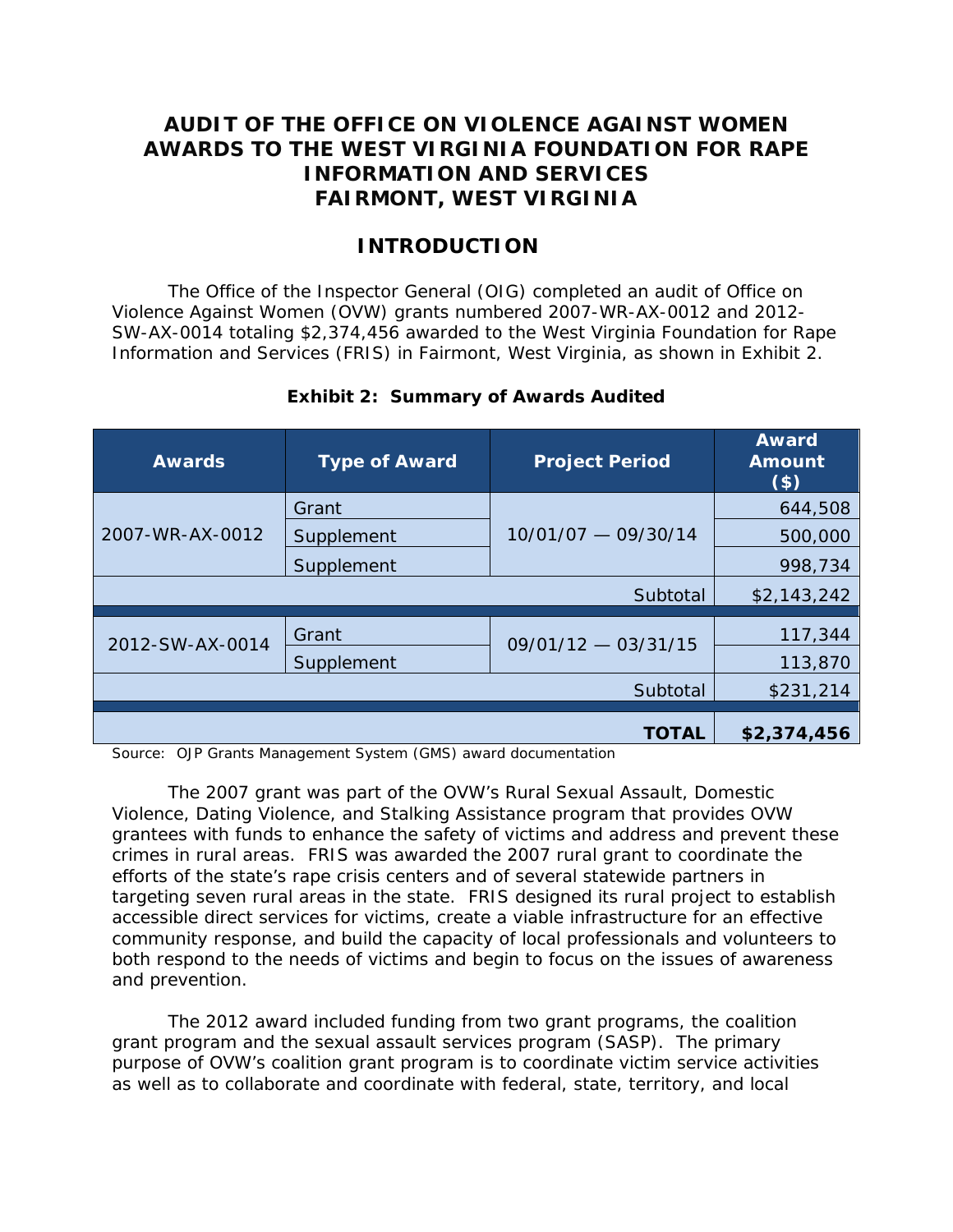entities. The SASP funding supports the maintenance and expansion of sexual assault coalitions in states and territories. FRIS was awarded the 2012 grant to fund its proposed goals of expanding the capacity for victim services, increasing state awareness of sexual violence and stalking issues, and promoting collaboration of relevant entities – such as healthcare professionals, law enforcement officers, and advocates – to improve victim service systems. As West Virginia's state sexual assault coalition, FRIS also received SASP funding through the 2012 grant to support and maintain its activities, as well as to monitor SASP funding provided to the state's crisis centers.

## **Audit Approach**

The purpose of this audit was to determine whether reimbursements claimed for costs under the grants were allowable, supported, and in accordance with applicable laws, regulations, guidelines, and terms and conditions of the grants; and whether the awardee was meeting its program goals and objectives.

The objective of our audit was to assess performance in the key areas of grant management that are applicable and appropriate for the grants under review. These areas include: (1) internal control environment, (2) drawdowns, (3) grant expenditures, (4) budget management and control, (5) financial status and progress reports, (6) program performance and accomplishments, (7) property management, and (8) monitoring of sub-grantees and consultants.

We tested compliance with what we considered the most important conditions of the grants. Unless otherwise stated in the report, we used the 2013 OVW Financial Grants Management Guide (Financial Management Guide), and the award documents to assess FRIS performance and compliance with the requirements of the grants.<sup>[1](#page-6-0)</sup> Specifically, we tested what we believed to be critical award requirements necessary to meet the objectives of the audit, including:

- **Internal Control Environment** to determine whether the internal controls in place for the processing and payment of funds were adequate to safeguard the funds awarded to FRIS, and to ensure compliance with the terms and conditions of the grants;
- **Drawdowns** to determine whether drawdowns were adequately supported and if the auditee was managing receipts in accordance with federal requirements;
- **Grant Expenditures** to determine if costs charged to the grants were accurate and allowable;

<span id="page-6-0"></span> <sup>1</sup> <sup>1</sup> The OVW *Financial Grants Management Guide* serves as a reference of information to assist OVW award recipients in financial management and grants administration of OVW grant programs. OVW requires award recipients to abide by the requirements in conjunction with the provisions of OMB circulars and other government-wide common rules applicable to grants and cooperative agreements, program guidelines, special conditions, terms and conditions, and regulations and statutes.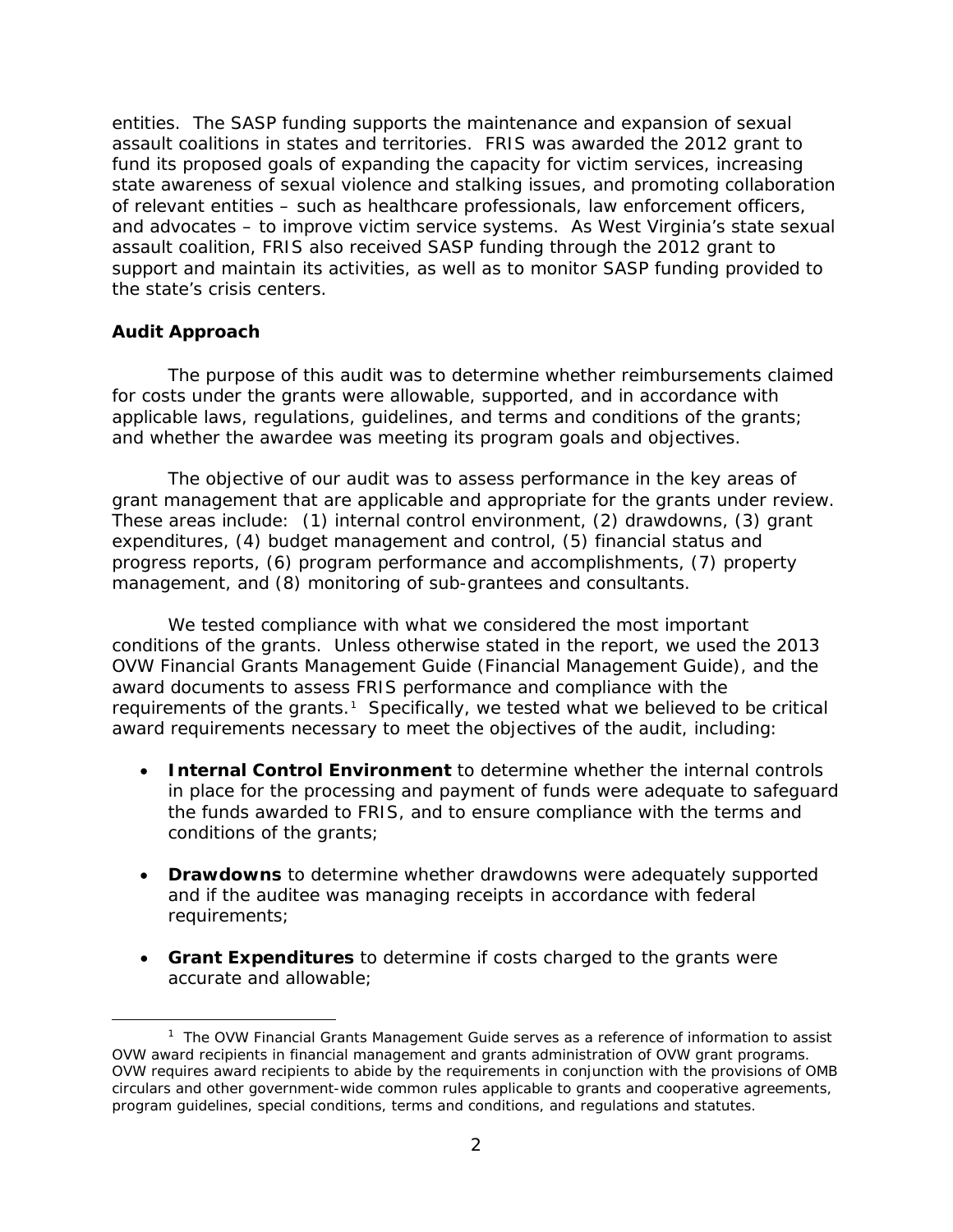- **Budget Management and Control** to ensure that FRIS appropriately tracked costs to approved budget categories;
- **Reporting** to determine if the required federal financial reports and progress reports were timely and if they accurately reflected the activity of the grants;
- **Program Performance and Accomplishments** to determine whether FRIS has met the grant objectives;
- **Property Management** to determine if property items acquired with grant funds are tracked in a system of property records, adequately protected from loss, and used for grant purposes; and
- **Monitoring of Sub-grantees and Consultants** to determine whether FRIS was in compliance with monitoring its sub-grantees and consultants.

We determined that there were no special requirements for either grant; post-grant end date activities did not exist because both grants were ongoing; and program income, local match, and indirect costs were not applicable to these grants. The results of our analysis are discussed in detail in the Audit Results section of the report. Appendix I contains additional information on our objective, scope, and methodology.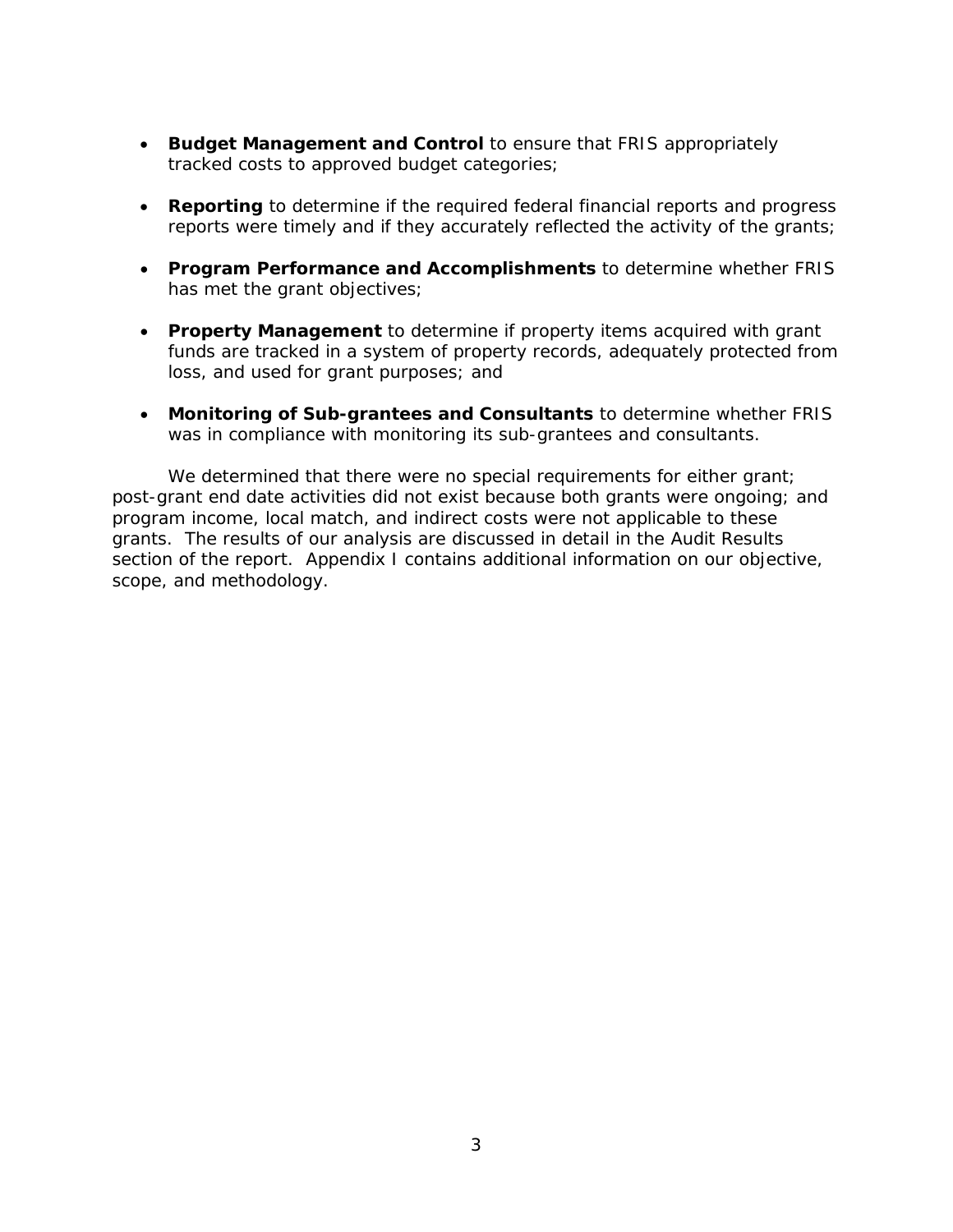## **AUDIT RESULTS**

## <span id="page-8-0"></span>**COMPLIANCE WITH ESSENTIAL AWARD REQUIREMENTS**

Our audit found that the transactions were, in general, properly authorized, classified, supported, and charged to the grants. FRIS spent its grant funds in accordance with proposed budgets and in support of activities outlined in its grant applications. We found FRIS complied with grant conditions and maintained adequate support for tested transactions and deliverables.

## <span id="page-8-1"></span>**Internal Control Environment**

According to the OWV Financial Management Guide, grant recipients are responsible for establishing and maintaining an adequate system of accounting and internal controls. An acceptable internal control system provides cost controls to ensure optimal use of funds. Grant recipients must adequately safeguard funds and ensure they are used solely for authorized purposes. While our audit did not assess FRIS's overall system of internal controls, we did review the internal controls of FRIS's financial management system specific to the administration of grant funds during the period under review. Specifically, we interviewed pertinent FRIS officials, reviewed written policies and procedures that governed the handling of OVW awards, and reviewed the FRIS single audit reports to assess the organization's risk of noncompliance with laws, regulations, guidelines, and terms and conditions of the grants.

Overall, we determined that FRIS had adequate controls in place to ensure the appropriate use of OVW-awarded funds. Specifically, FRIS had adequate written policies and procedures in place to guide its operations and appropriate segregation of duties over financial operations.

## *Single Audits*

The special conditions of the grants require that FRIS comply with the requirements of the Office of Management and Budget (OMB) Circular A-133: Audits of States, Local Governments and Non-Profit Organizations.<sup>[2](#page-8-3)</sup> We found FRIS had Single Audits performed annually, in accordance with federal requirements. We reviewed the fiscal year 2011, 2012, and 2013 Single Audit reports, which were unqualified, and did not include any findings, material weaknesses, or significant deficiencies with the internal control over financial reporting or major programs.

<span id="page-8-3"></span><span id="page-8-2"></span> $\overline{\phantom{a}}$  $2$  OMB Circular A-133 requires non-federal entities that expend at least \$500,000 a year in federal awards to have a single audit conducted of its financial statements. The purpose of the single audit is to determine whether the financial statements and schedule of expenditures of federal awards are presented fairly in all material respects and in conformity with generally accepted accounting principles.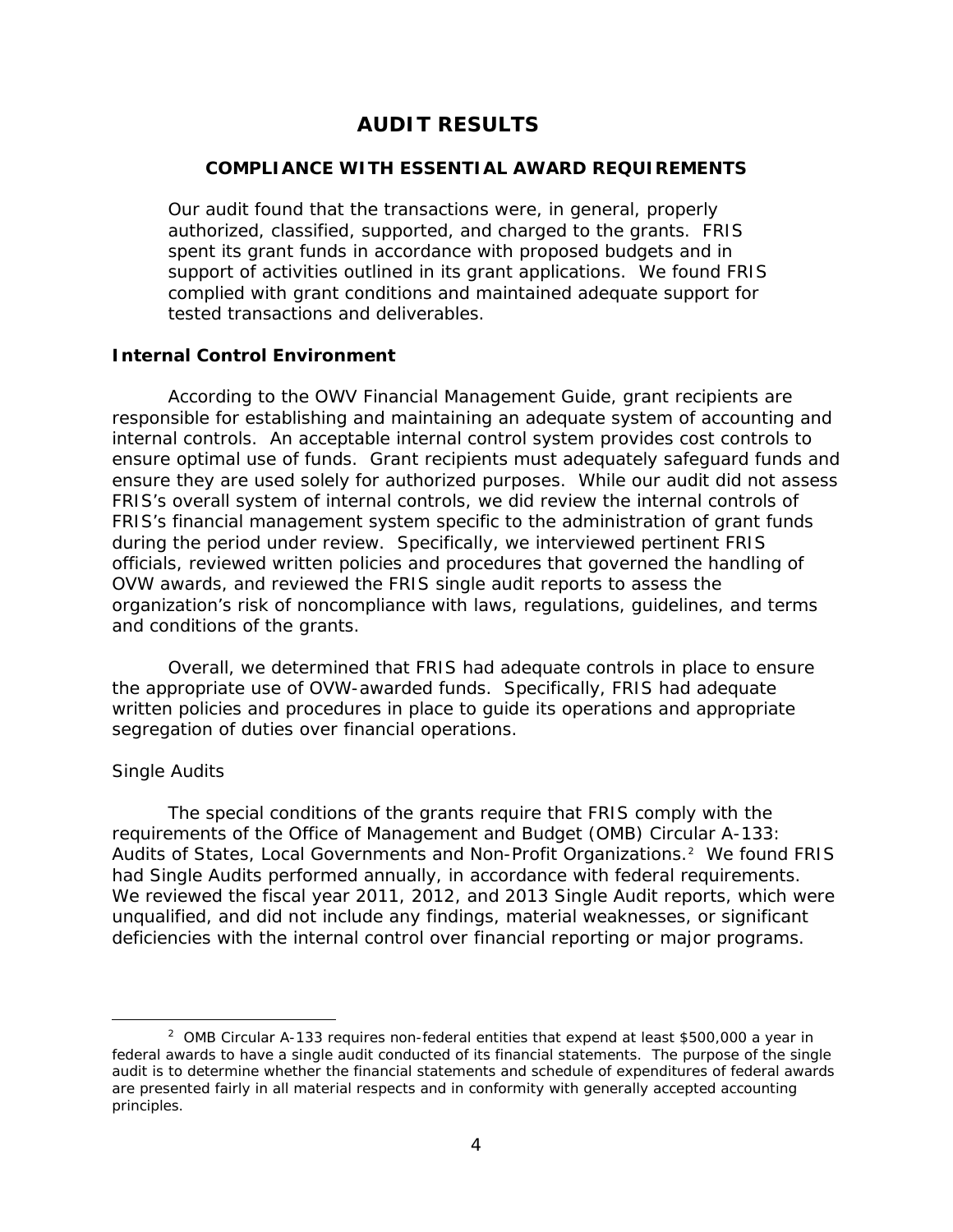#### **Drawdowns**

To obtain DOJ award money, recipients must electronically request funds via drawdowns. According to the Financial Management Guide, award recipients should only request federal award funds when they incur or anticipate project costs. Therefore, recipients should time their requests for award funds to ensure they will have only the minimum federal cash on hand required to pay actual or anticipated costs within 10 days.

According to FRIS personnel, drawdown requests are based on reimbursements and are electronically deposited into one approved financial institution account. FRIS maintains written policies and procedures which guide drawing down of funds. The FRIS Financial Operations Manual requires that drawdowns be completed on a monthly basis, but done so as to ensure that an excess balance is not maintained. To ensure that FRIS requested funds properly and kept minimum cash on hand, we analyzed its drawdowns through May 30, 2014 for each grant and compared the overall drawdown amount for each grant to the accounting records for the respective grants. Overall, we found that the amounts drawn down did not exceed the expenditures in the accounting records for each grant.

## <span id="page-9-1"></span>**Grant Expenditures**

According to 2 C.F.R. § 230 *Cost Principles for Non-Profit Organizations*, costs are allowable if they are reasonable, consistently applied, adequately documented, comply with policies and procedures, and conform to any limitations or exclusions specified in applicable criteria. As of June 2, 2014, FRIS's accounting records reported \$1,652,874 in project costs associated with grant number 2007- WR-AX-0012, and \$101,365 in project costs associated with grant number 2012- SW-AX-0014 as of May 29, 2014. We tested 40 transactions or \$71,370 in personnel, travel, supplies, consultants, sub-grantee, and other costs charged to grant number 2007-WR-AX-0012, and determined that the reviewed expenses were allowable. For grant number 2012-SW-AX-0014, we tested 31 transactions or \$4,971 in personnel, travel, supplies, consultants, and other costs charged to the grant, and determined that the reviewed expenses were allowable.

## <span id="page-9-0"></span>*Personnel and Fringe Benefits*

According to its accounting records, FRIS spent about \$285,960 on employee salaries and \$49,805 on personnel benefits under grant number 2007-WR-AX-0012 and about \$76,240 on employee salaries and \$17,710 on personnel benefits under grant number 2012-SW-AX-0014. To gain an understanding of the payroll process, we interviewed FRIS's finance coordinator. We found FRIS payroll is processed biweekly by the FRIS finance coordinator. Employees are required to complete timesheets and activity logs each pay period, which must be signed by the employee and then reconciled and approved by the state coordinator. Timesheets are broken down by the different grants and employees are required to track and report their time based on the amount of time worked on each grant. The salary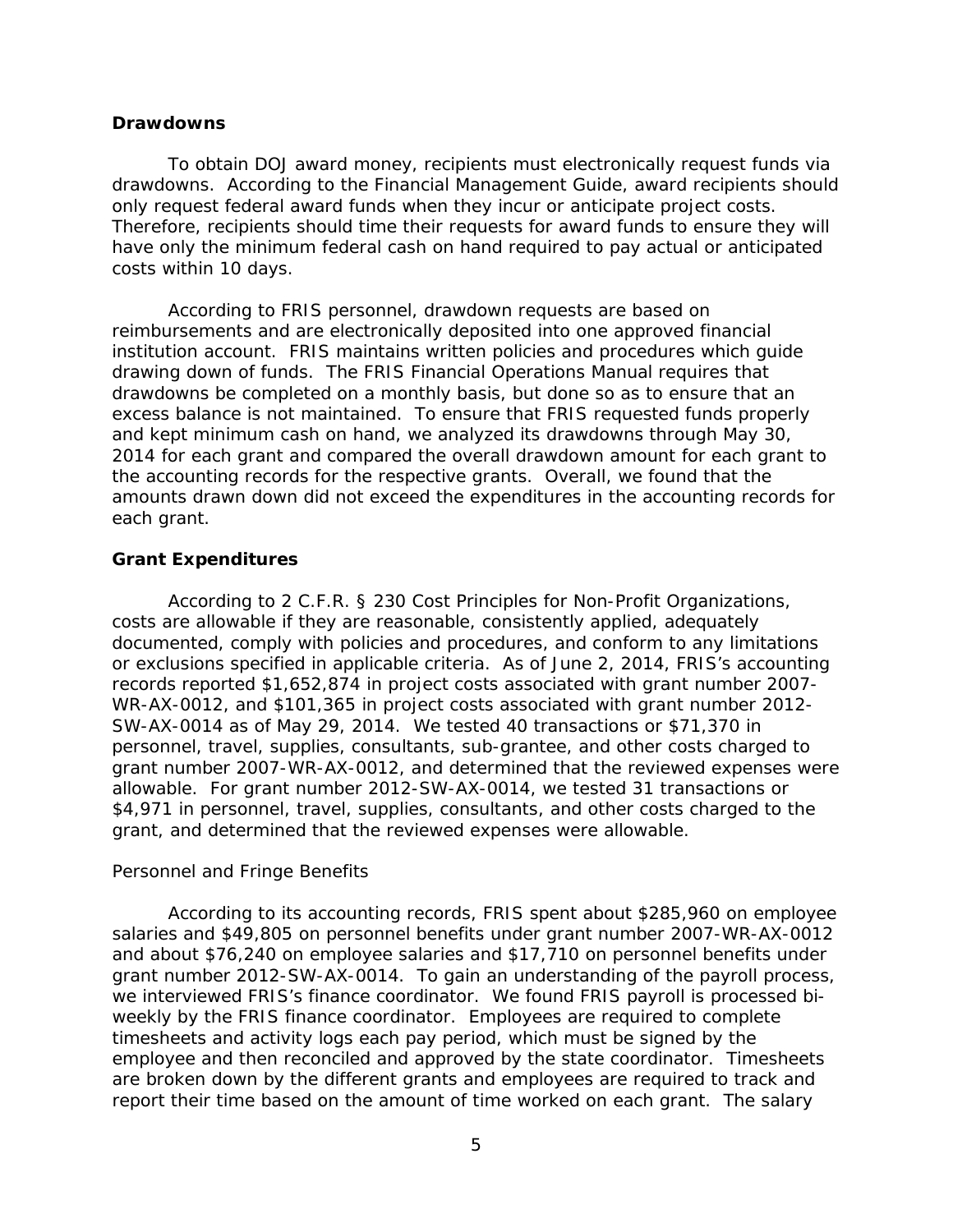and fringe benefit payments for employees are generated each pay period based on the employees' timesheets, activity logs, and approved rates for fringe benefit costs. Overtime pay is not authorized under either grant we audited.

For grant number 2007-WR-AX-0012, we selected four non-consecutive pay periods, totaling \$5,743 for detailed testing to determine if salary and benefit charges were supported and allowable.<sup>[3](#page-10-1)</sup> For grant number 2012-SW-AX-0014, we selected seven non-consecutive pay periods, totaling \$3,290 for detailed testing to determine if salary and benefits charges were supported and allowable.<sup>[4](#page-10-2)</sup> For the sampled pay periods, we found that the approved employee timesheets and activity logs supported the charges made to the grants.

We reviewed the OVW-approved fringe benefit cost pool elements and assessed whether the elements were reasonable and in accordance with the approved grant budgets. We reviewed the fringe benefits charged to the 2007-WR-AX-0012 grant, totaling about \$2,580, and determined that the benefit expenditures associated with the personnel costs were reasonable and properly charged to the grant. We reviewed the fringe benefits charged to the 2012-SW-AX-0014 grant, totaling over \$680, and determined that the benefit expenditures associated with the personnel costs were reasonable and properly charged to the grant.

## <span id="page-10-0"></span>*Other Direct Costs*

We selected a judgmental sample of 32 transactions from the categories of travel, supplies, contracts, and "other" associated with grant number 2007-WR-AX-0012, totaling about \$65,630, and 12 transactions from the travel, supplies, and contracts categories associated with grant number 2012-SW-AX-0014, totaling nearly \$1,700, in order to determine if the charges were allowable and allocable to the grant awards.<sup>[5](#page-10-3)</sup> Based on our testing, we determined that the sampled transactions were allowable, supported with documentation, and allocated in accordance with the applicable laws, regulations, and guidelines.

<span id="page-10-1"></span> $\overline{\phantom{a}}$  3  $3$  A total of eight salary and benefit expenditures were tested under the 2007-WR-AX-0012 grant. Salary transactions were pulled from four non-consecutive pay periods, as were fringe benefit transactions.

<span id="page-10-3"></span><span id="page-10-2"></span><sup>&</sup>lt;sup>4</sup> A total of nineteen salary and benefit expenditures were tested under the 2012-SW-AX-0014 grant. Nine salary transactions were pulled from seven non-consecutive pay periods and ten fringe benefit transactions were pulled from seven non-consecutive pay periods.

<sup>&</sup>lt;sup>5</sup> FRIS contractual costs consisted primarily of sub-grantee and consultant costs.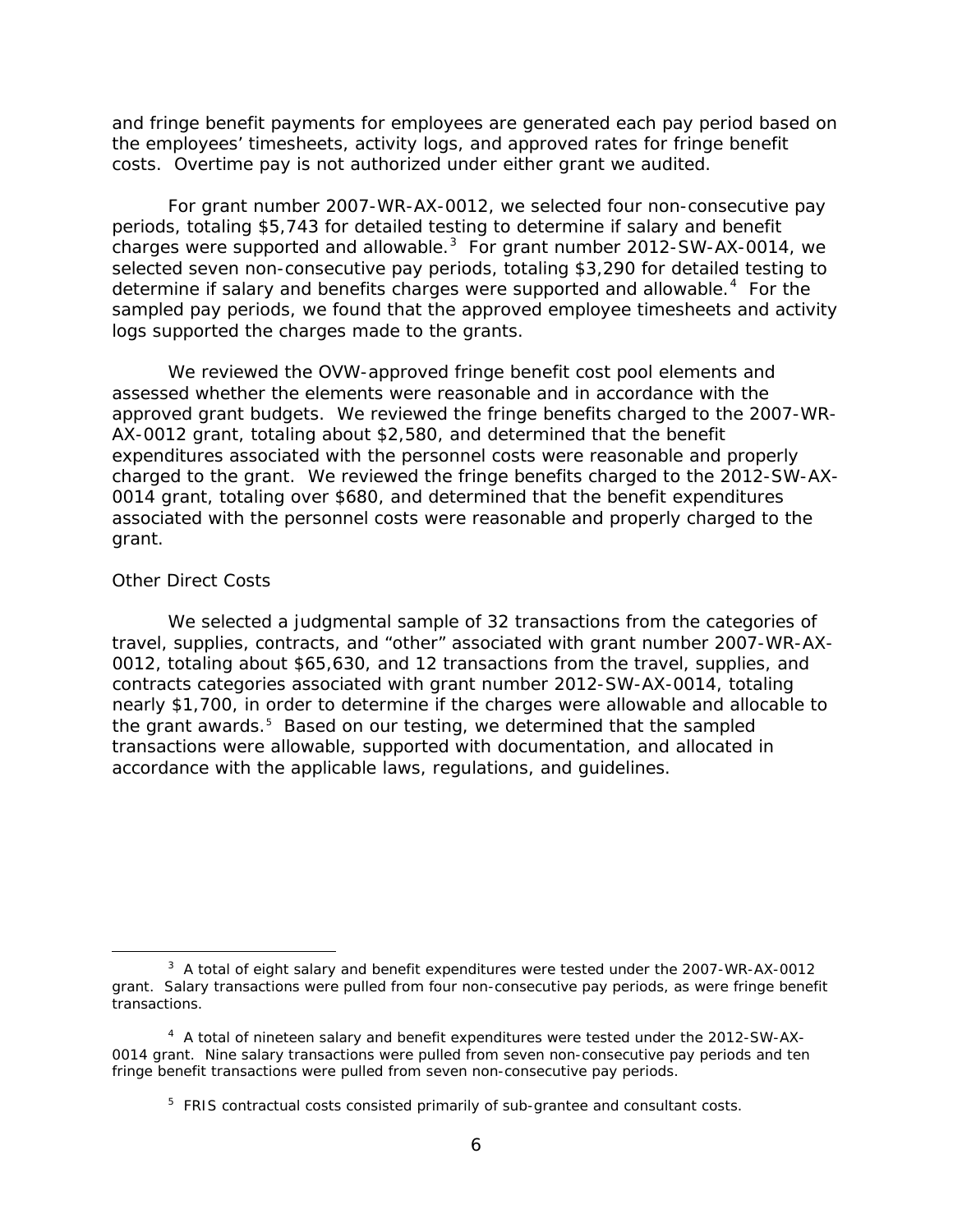#### <span id="page-11-0"></span>**Budget Management and Control**

Awardees should expend funds according to the budget approved by the awarding agency and included in the final award. Approved award budgets document how much the recipient is authorized to spend in high-level budget categories, such as Personnel, Supplies, and Contracts. The Financial Management Guide also states that award recipients may request a modification to approved award budgets to reallocate amounts among various budget categories within the same award. No prior approval is required if the reallocations between budget categories do not exceed 10 percent of the total award amount. We compared the actual amounts spent in each budget category to the budgeted amounts in the same categories. We found FRIS adhered to the Financial Management Guide budget requirements for grants 2007-WR-AX-0012 and 2012-SW-AX-0014.

## <span id="page-11-1"></span>**Reporting**

The OVW Financial Management Guide requires that award recipients submit both financial and program progress reports to inform the awarding agency on the status of each award. Federal Financial Reports (FFRs) are due quarterly and should detail the actual expenditures incurred for each quarterly reporting period; progress reports are due semiannually and should describe the performance activities and achievements of the project supported by each award. Accurate and timely FFRs and progress reports are necessary to ensure that DOJ awarding agencies can effectively monitor award activities and expenditures.

For both grants 2007-WR-SW-0012 and 2012-SW-AX-0014, we reviewed the four most recent FFRs and progress reports available at the start of our audit. As detailed in the following sections, the required FFRs and progress reports were accurate and submitted on time.

#### <span id="page-11-2"></span>*Federal Financial Reports*

DOJ awarding agencies monitor the financial performance of each award via FFRs. According to the OVW Financial Management Guide, FFRs should be submitted within 30 days of the end of each quarterly reporting period. To verify the timeliness of the FFRs, we tested the four most recent reports available at the start of our audit, which included award activity for both the 2007 and 2012 grants through March 31, 2014. We compared the submission date of each report to the date each report was due and found that all of the FFRs were submitted on time, each within a week of the end of the respective reporting periods.

The OVW Financial Management Guide indicates that an awardee's accounting system for reporting must support all amounts reported on the FFRs. We discussed the process for submitting FFRs with the responsible FRIS officials and found FRIS uses its accounting system profit/loss statement as well as corresponding Excel monitors to keep track of grant expenditures and determine the amounts to be recorded on the FFRs. To verify the accuracy of the FFRs, we compared the amounts reported on the sampled FFRs to expenditures recorded in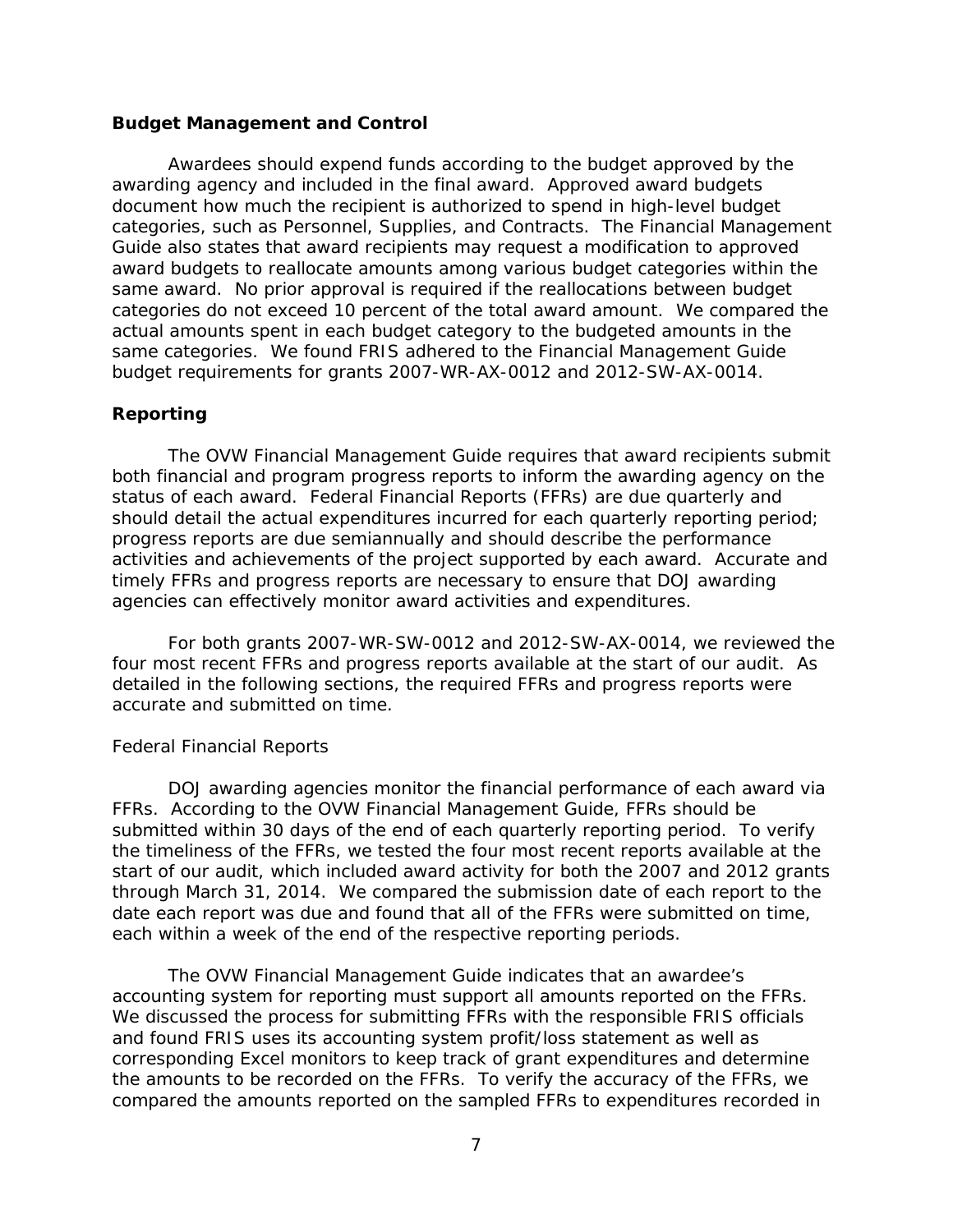the awardee's accounting records. We determined that the FFRs for the last four quarters of each grant reconciled with FRIS accounting records.

#### <span id="page-12-0"></span>*Progress Reports*

While FFRs reflect an award's financial activity, progress reports capture the project status and accomplishments with regard to the objectives in the approved award application. Progress reports should compare actual accomplishments to anticipated program objectives. According to the OVW Financial Management Guide, progress reports are due 30 days after the end of each semi-annual reporting period, June 30 and December 31.

To verify the timeliness of the progress reports, we tested the four most recent progress reports for the 2007 grant and the three reports for the 2012 grant available at the start of our audit, which included award activity through December 2013. We compared the submission date of each report to the date each report was due and found that all of the progress reports were submitted on time.

We reviewed program achievements detailed in the progress reports and available evidence to verify performance claims for the last two years of the grants were consistent with the program goals and objectives. We found that for grants 2007-WR-AX-0012 and 2012-SW-AX-0014, reported progress aligned with the goals and objectives outlined in the approved grant application documents. Further, we found sufficient evidence to support progress reported to the OVW.

## <span id="page-12-1"></span>**Program Performance and Accomplishments**

To assess FRIS success in meeting the goals and objectives for the 2007 and 2012 grants, we reviewed the respective OVW grant solicitations, application documents, award packages, grant adjustment notices, and progress reports. We also interviewed FRIS personnel regarding project accomplishments and reviewed evidence of grant deliverables, such as training content and sign-in sheets.

#### <span id="page-12-2"></span>*2007-WR-AX-0012 Rural Grant*

We determined that the 2007 rural grant originally had three primary goals: (1) to provide accessible, responsive services to victims of stalking and sexual assault in rural areas in West Virginia; (2) to increase the coordinated community response to enable victims to safely utilize all points of entry into the service delivery system; and (3) to create awareness of stalking and sexual assault, with a focus on prevention and accountability. As the project progressed through two subsequent phases of supplemental funding, FRIS proposed to expand these activities, include more points of entry into the victim service delivery system, and devote particular attention to serving victims with disabilities.

Based on our discussions with FRIS personnel, along with our review of FRIS records and progress report activity, we found FRIS has already accomplished many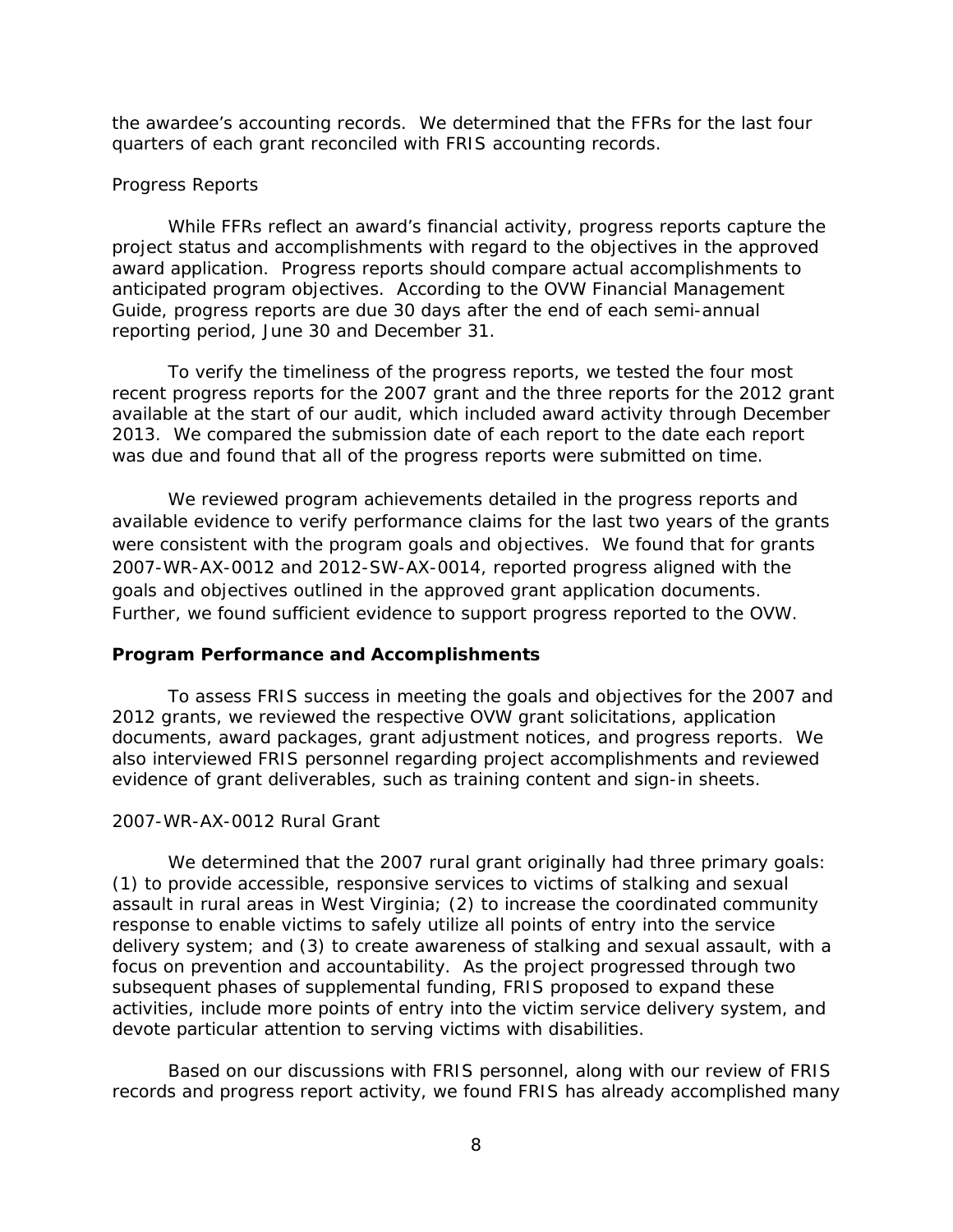of its planned activities in support of these goals and scheduled the remaining activities. As a central aspect of the 2007 project, FRIS hired a rural coordinator and facilitated the hiring of rural advocates based out of seven of the crisis centers, who served to expand victim services in remote areas. FRIS established and then expanded local Sexual Assault Response Teams (SART) to include responders who could become involved in circumstances of a sexual assault, such as rural advocates, law enforcement, medical staff, counselors, prosecutors, emergency medical personnel, and in some cases disability service providers or protective services. FRIS provided the SARTs with training on the basics of SART activities, as well as the specific topics of disability service and stalking. Through the grantfunded rural advocates, FRIS assisted the rural rape crisis centers in utilizing volunteers, supporting and addressing the needs of the SARTs, and completing audits of victim service accessibility. Before the end of the rural grant period in September 2014, FRIS also had scheduled prevention trainings for the SARTs, to be followed by the development and implementation of a prevention action plan addressing the victimization of persons with disabilities.

In addition to our general review of proposed and completed 2007 grant activities, we also selected five specific deliverables for in-depth testing. We verified that reported figures for the number of students educated, victims served, and child protective service workers trained were supported and accurate for the respective reporting periods. We also confirmed the completion of both stalking and disability training for the SARTs.

#### <span id="page-13-0"></span>*2012-SW-AX-0014 Coalition and SASP Grant Funding*

According to the 2012 original abstract, the 2012 coalition project involved the following goals: (1) to increase the capacity of the rape crisis centers and allied professionals in providing services to victims of sexual assault and stalking through training and technical assistance; (2) to engage in activities that promote coalition building and collaboration to improve services and effect systems change; (3) to provide resources to increase awareness in West Virginia of the issues of sexual violence and stalking. In addition, the goals for the Sexual Assault Services Program (SASP) included facilitating and monitoring the implementation of the SASP in West Virginia, as well as maintaining and expanding the role and staff of the sexual assault coalition (FRIS).

Based on our discussions with FRIS personnel, along with our review of FRIS records and progress report activity, we found FRIS has accomplished planned activities for the first round of funding and appears to be on track to complete the remaining activities funded by the 2012 grant supplement before the end of the grant period in March 2015. In furtherance of project goals, FRIS reported hosting a large annual statewide training symposium and providing resources and expertise to allied professionals including service providers, point of entry personnel, and legislators. FRIS facilitated collaborative listservs and held regular meetings for entities including the state's Intercollegiate Council and Sexual Assault Nurse Examiners (SANE) Advisory Board. In accordance with approved grant objectives, FRIS worked to expand the in-state SANE nurse capacity by training SANE nurses,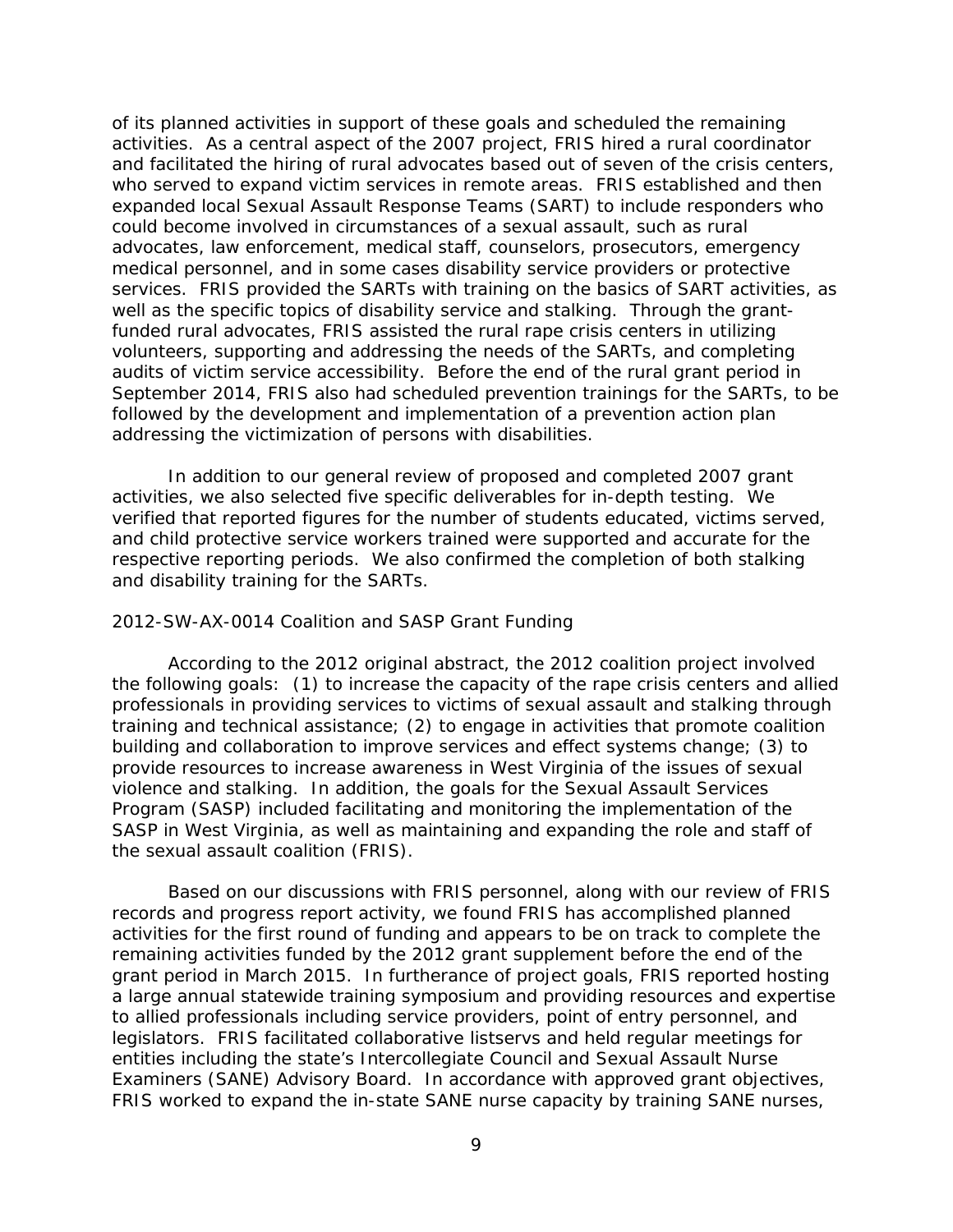and recently launched a more accessible online SANE training as part of its new Sexual Assault Services Training Academy. FRIS also oversaw the distribution of SASP funding and conducted monitoring of the recipient crisis centers. In the remaining period of the grant, FRIS plans to help work toward implementing relevant legislative mandates such as the Prison Rape Elimination Act.

In addition to our general review of proposed and completed 2012 grant activities, we also selected three specific deliverables for in-depth testing. We verified that FRIS provided two-day training for disability service providers and reviewed both the training content and participant evaluations which indicated the training was helpful and informative for most respondents. We also reviewed training agendas and sign-in sheets to corroborate the number of sexual assault forensic examiners/sexual assault nurse examiners that FRIS reported training during a reporting period. Lastly, we also obtained the materials FRIS uses to help applicants for SASP funding, along with a sample SASP monitoring form evidencing FRIS checks of SASP sub-grantee performance, which are described further in the "Monitoring of Sub-grantees" section below.

In conclusion, FRIS was readily able to provide thorough evidence supporting reported activities, and we found that FRIS has achieved or is on track to achieve the goals and objectives of both the 2007 and 2012 OVW grants.

## <span id="page-14-0"></span>**Property Management**

Grant recipients and sub-recipients are required to be prudent in the acquisition and management of property with federal funds. We assessed the FRIS management of property, to the extent that this applied under the 2007 and 2012 grants. The only notable property purchase FRIS made with either the 2007 or 2012 grant funds was for computers for the rural coordinator and each rural advocate.[6](#page-14-1) OVW purchased eight desktop computers and several printers in 2007 and was in the process of distributing newer laptop computers – which FRIS bought as updates to original computers over 6 years later – during our fieldwork in June 2014. While each individual computer cost did not meet the accountable property dollar threshold and therefore FRIS was not required to maintain an inventory or conduct physical verification, FRIS was able to provide an inventory of this property and we were able to reconcile these computer purchases in our testing of grant expenditures. During its annual site visits, FRIS also verbally verified that the computers were still in use for the grant, as long as they remained operable.

<span id="page-14-1"></span> $6$  The OVW Financial Management Guide defines equipment as tangible, nonexpendable personal property having a useful life of more than 1 year and an acquisition cost of \$5,000 or more per unit. FRIS defines capital property as items with a value over \$5,000.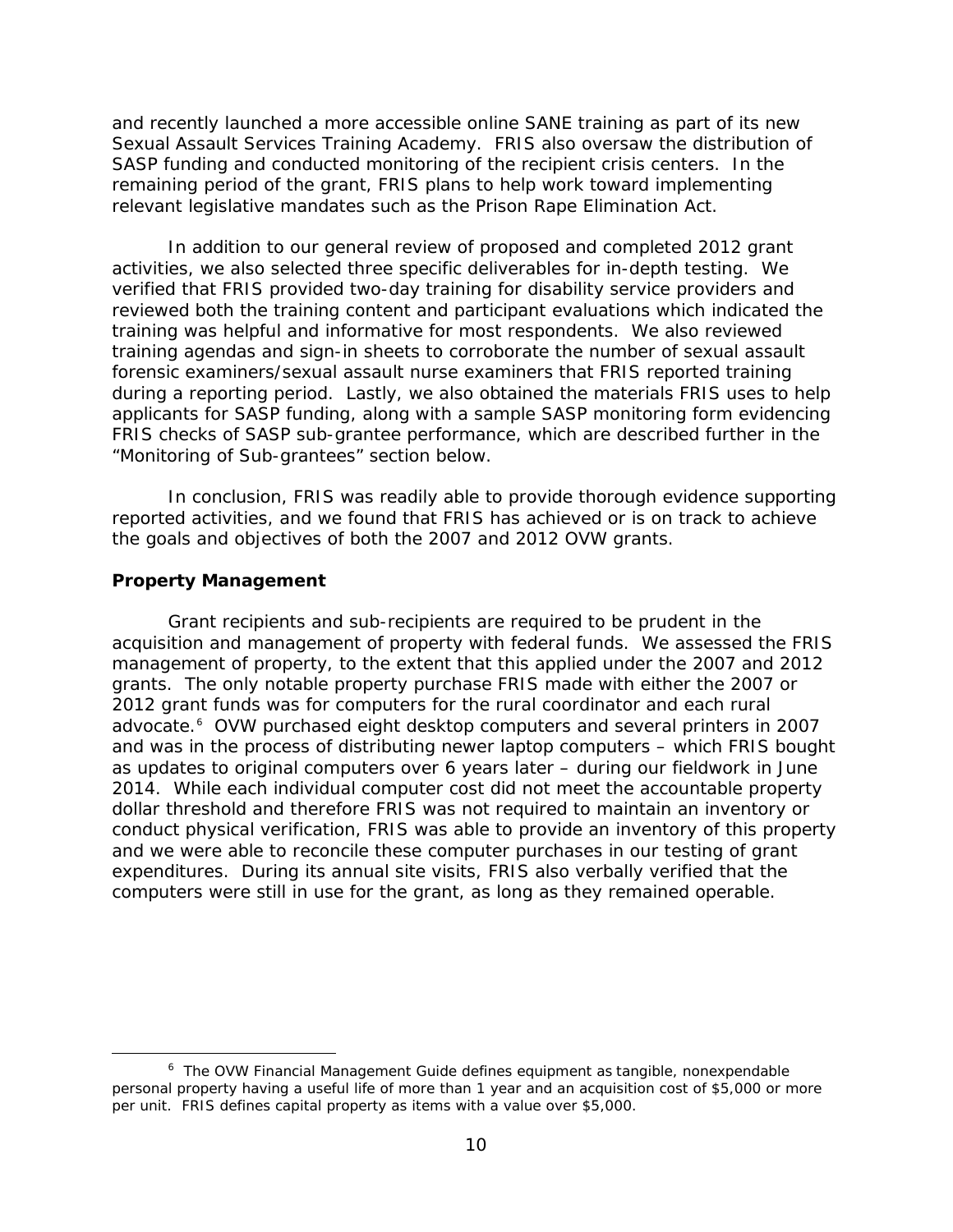#### <span id="page-15-0"></span>**Monitoring of Sub-grantees and Consultants**

According to the OVW Financial Management Guide, grantees should ensure that they monitor sub-grantees' activities to provide reasonable assurance that the sub-grantees administered federal awards in compliance with federal requirements.

For the 2007-WR-AX-0012 rural grant, OVW approved a FRIS project incorporating seven rape crisis centers and several statewide partners in an effort to enhance the availability and quality of services for victims of sexual assault and stalking in rural locations. FRIS submitted a Memorandum of Understanding for each round of rural grant funding, clearly outlining the respective responsibilities of each party, and reflecting any changes in partners from year to year. FRIS selected its statewide partners on the basis of their role in the victim service system and expertise as it related to trainings FRIS wanted to facilitate as part of the rural project.

We found FRIS adequately monitored the sub-grantees to ensure compliance with the requirements and effective implementation of the rural program. With regard to program performance, the rural coordinator reviews the goals and objectives of the grants and relevant protocols with the sub-grantees. The rural advocates provide the FRIS rural coordinator with monthly reports which include progress reports and daily activity logs. The rural coordinator also attends almost all rural trainings and therefore is able to monitor grant-funded statewide partner performance at these trainings. The rural coordinator collects rural training agendas, sign-in sheets, and course evaluations as part of the monitoring of subgrantee performance.

The FRIS rural coordinator meets at least quarterly with the sub-grantees and is in frequent communication with the rural advocates via the rural listserv or email list that FRIS facilitates as part of its grant activities. In addition, FRIS performs annual site visits of the rural sub-grantees, during which it provides guidance on requirements relating to recordkeeping, audits, agency documentation, required certifications, inventories, and financial reporting, among other topics. FRIS has developed formalized site monitoring forms that include a set of standard checks, including verification that the sub-grantees are conducting required single audits and addressing any findings. FRIS has also held trainings for sub-grantees on appropriate grant financial management practices. In addition, FRIS provides templates for the sub-grantees, including Request for Reimbursement, Project Financial Report, and Financial Recap forms, as well as sample activity logs and training evaluation forms, which assist the sub-grantees in properly managing their grant funds and accounting for grant-funded activity.

The FRIS rural coordinator reviews monthly expenditure reports and reimbursement requests to ensure all expenditures are adequately supported. The FRIS finance coordinator performs a second check to make sure all of the amounts are correct and supported by the documentation. Once FRIS has verified the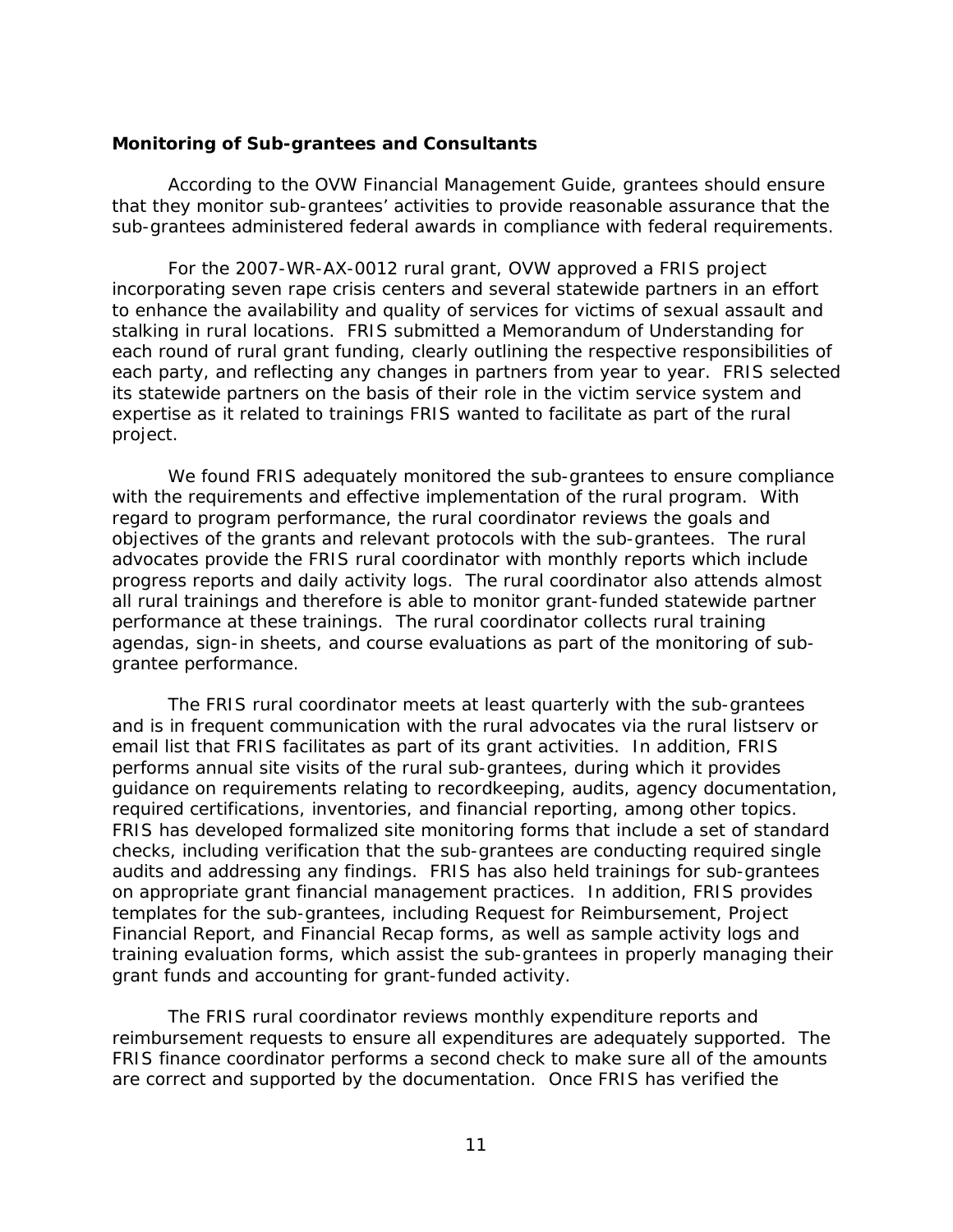reimbursement request information, the FRIS finance coordinator enters the information into the FRIS accounting system and processes the payment.

As part of the 2012-SW-AX-0014 grant, FRIS is responsible for facilitating and monitoring the Sexual Assault Services Program (SASP) sub-awards to the state's rape crisis centers. FRIS oversees the distribution of SASP funding to all of the West Virginia rape crisis centers and one domestic violence center that is working to become a dual center which will serve victims of both rape and domestic violence. FRIS provides the centers with a SASP application manual and sample application, along with an application checklist. A portion of the formal FRIS site monitoring checks is devoted to the sub-grantees' SASP activity. FRIS conducts checks to ensure these recipients are properly tracking grant funds and equipment, documenting grant-funded activity, and using funds for allowable and approved purposes. Additionally, the FRIS financial assistant works to report on sub-recipient SASP grant activity to the state.

We found that FRIS adequately reviews sub-grantees' financial management as it relates to both OVW awards. FRIS works with the finance staff member at each rape crisis center to ensure that costs are being tracked separately among the grants and that supporting documentation is maintained by the sub-grantees. In general, we found that FRIS staff expressed the attitude that FRIS was ultimately responsible for the sub-grantees' use of funds, and demonstrated thorough and regular monitoring of their sub-grantees' compliance with requirements and implementation of the OVW-funded activities.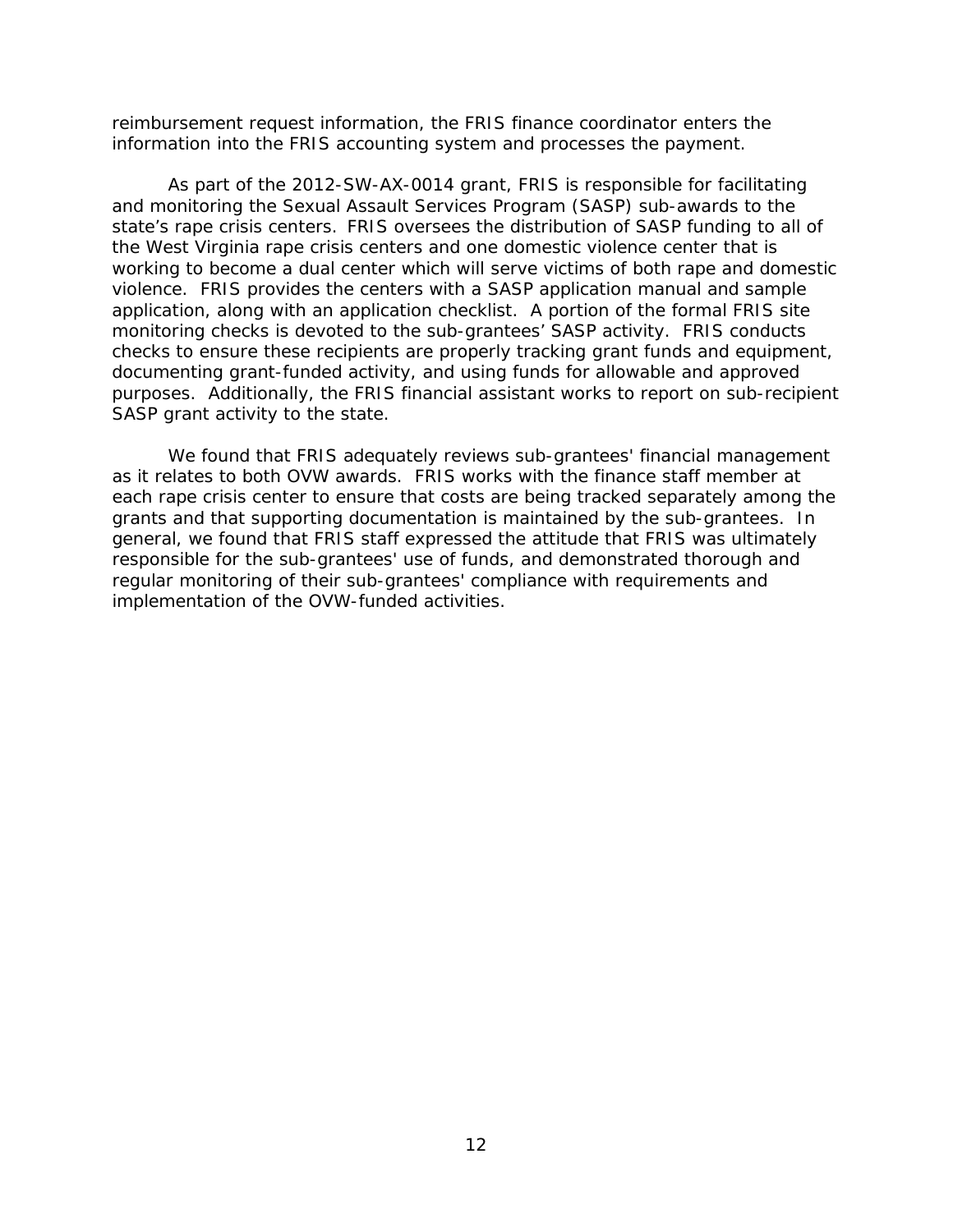# **OBJECTIVES, SCOPE, AND METHODOLOGY**

<span id="page-17-0"></span>The purpose of this audit was to determine whether reimbursements claimed for costs under the grants reviewed were allowable, supported, and in accordance with applicable laws, regulations, guidelines, and terms and conditions of the grants; and whether the awardee was meeting its program goals and objectives. The objective of our audit was to review performance in the following areas: (1) internal control environment, (2) drawdowns, (3) grant expenditures, (4) budget management and control, (5) financial status and progress reports, (6) program performance and accomplishments, (7) property management, and (8) monitoring of sub-grantees and consultants.

We conducted this audit in accordance with generally accepted government auditing standards. Those standards require that we plan and perform the audit to obtain sufficient, appropriate evidence to provide a reasonable basis for our findings and conclusions based on our audit objectives. We believe that the evidence obtained provides a reasonable basis for our conclusions based on our audit objectives.

We audited two grants awarded by the Office on Violence Against Women (OVW) to the West Virginia Foundation for Rape Information and Services (FRIS): grant number 2007-WR-AX-0012 in the amount of \$2,143,242 and grant number 2012-SW-AX-0014 in the amount of \$231,214.

We reviewed grant activities and transactions from the start date of the first rural award period in October 2007 through the end of our audit field work in June 2014. We interviewed pertinent FRIS personnel to determine progress toward program objectives as well as assess the controls FRIS had in place over OVW grant funds. To determine compliance with the terms and conditions of the grants and assess risk, we reviewed FRIS written policies and procedures that affect the OVW award, including those relevant to procurement, payroll, drawdowns, reimbursement, and sub-grantee monitoring. We found that FRIS maintained careful records of grant-related activity and had established written policies and procedures that helped ensure the appropriate financial management of grant funds. With regard to its sub-grantees, we determined that FRIS maintains regular contact, performs thorough monitoring, and ensures several staff review and approve requests for reimbursement.

In conducting our audit, we performed sample testing in the following areas:

• **Drawdowns.** We analyzed FRIS's overall drawdowns of \$1,641,165 for the 2007 grant and \$93,000 for the 2012 grant, as of May 30, 2014. FRIS conducts drawdowns on a reimbursement basis and we found the overall drawdowns did not exceed the total expenditures per the accounting records for the respective grants.